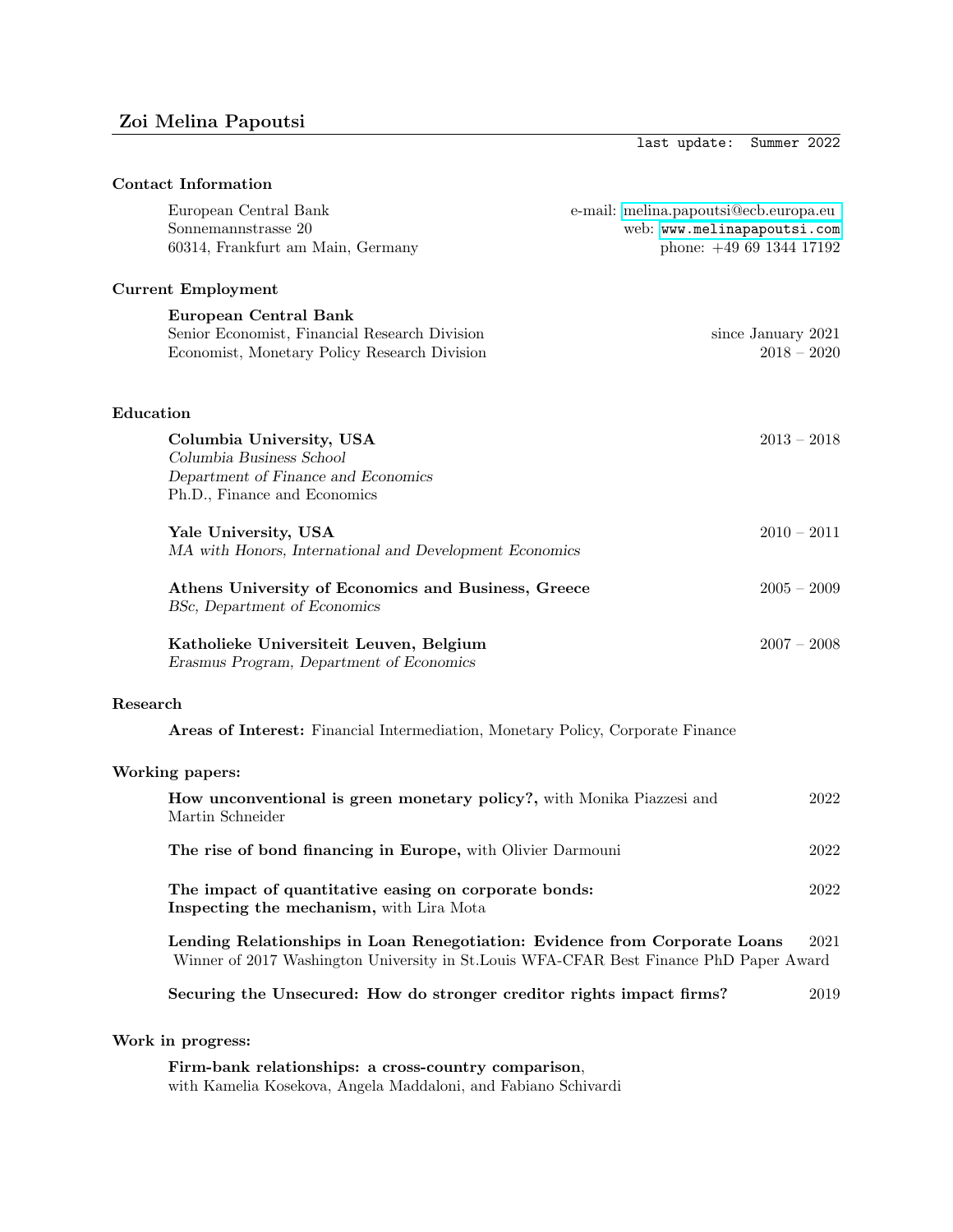#### Presentations

(an asterisk indicates a presentation by a co-author)

#### 2022

AFA, Princeton\*, Swiss winter conference on financial intermediation, IWH-Halle, Humboldt University, Empirical Banking Workshop Danish Central Bank, HEC Paris – CEPR Conference on Banking, Finance, Macroeconomics and the Real Economy, Bank of England Macro-finance workshop\*, Women in macro conference\*, NYU\*, INSEAD\*, University of Minnesota\*

## 2021

ASSA meetings JEEA-FBBVA Lecture\*, AEA, MFA\*, ECB-RFS conference, Mofir workshop on Banking\*, ECB-FRB workshop, Bundesbank conference on credit risk over the business cycle\*, Bank of Spain conference on financial stability, Columbia Business School\*, UCLA\*, Virtual macro seminar\*, Bundesbank\*, Bank of Japan\*, Richmond FED\*, Dallas FED\*, NBER\*, IMF\*, Imperial\*, Bank of Spain\*, Chicago\*, Berkeley\*, New York FED\*, ECB-CEPR\*, BIS\*, ECB, SAFE workshop on green finance, FED Board, e-axes forum, Toulouse sustainable finance center conference

#### 2019

University of Zurich - Department of Banking and Finance, MFA, Conference on New Frontiers in Banking: from Corporate Governance to Risk Management (RFS sponsored), Young Finance Scholars Conference, Conference on Research on Economic Theory and Econometrics, CEPR Study Center Gerzensee ESSFM, EEA, Bank of Greece, IFFR Conference: Understanding Challenges for the Greek Economy, ACPR Research Initiative/ANR Conference Conference on Funding Stability and Financial regulation

## 2018

European Central Bank, Bank of England, Bank of Italy, Bank of Norway, BI Norwegian Business School, Bocconi university, Boston College, Federal Reserve Bank of New York, Federal Reserve Board, IESE, London Business School, Rice University, University of Houston, University of Rochester

## 2017

Columbia Business School, Columbia Economics Department, Washington University in St.Louis WFA-CFAR, NYU Stern, Fordham PhD Student Colloquium

#### Discussions

#### 2022

Mucke C., Pelizzon L. , Pezone V., Thakor A.: "The carrot and the stick: Bank bailouts and the disciplining role of board appointments", FIRS

#### 2021

Ongena S., Pinoli S. , Rossi P., Scopelliti A.: "Bank credit and market-based finance for corporations: The effects of minibond issuances", AFA

#### 2020

Duquerroy A., Mazet-Sonilhac C. , Mesonnier J., Paravisini D.: "Local bank specialization and SMEs' access to credit", EFA

Dathan M. and S. Davydenko: "Debt issuance in the era of passive investment", SFS Cavalcade

Federico S., F. Hassan, V. Rappoport: "Trade shocks and credit reallocation", HEC Paris Spring Finance Conference

#### 2019

Cahn C., A. Duquerroy, W. Mullins: "Unconventional monetary policy and bank lending relationships", Paris December Finance Meeting